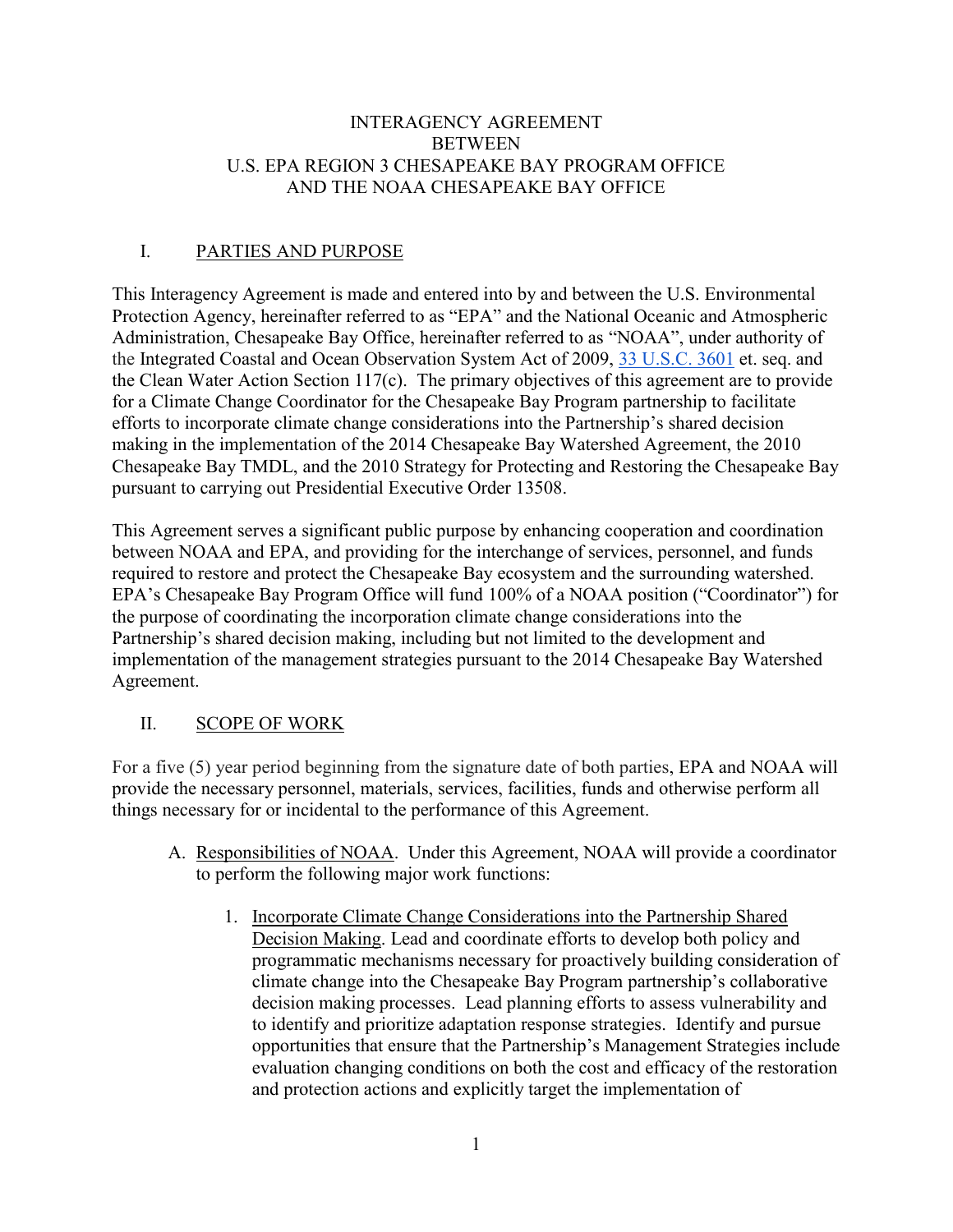management options that increase resilience or facilitate adaptation to changing conditions. This task will require the pursuit and implementation of staged efforts across the adaptation planning cycle.

- 2. Build and Enhance the Institutional Capacity to Prepare for and Respond to Climate Change. Working from existing structures and organizations, build the capacity among Chesapeake Bay Program partnership professional staff and researchers to understand and address the consequences of changing climatic conditions. Particular attention should be given to building the capacity for informal collaboration across organizational, jurisdictional and disciplinary boundaries. Coordinate the collection of data and the development of tools and communication and decision-support products to increase knowledge and capacity to plan for and implement restoration and protection efforts that build community and ecosystem resilience. These capacity building efforts will ultimately provide the foundation for the development of effective management responses.
- 3. Establish Mechanisms for the Prioritization of Evaluation of Impacts from and Adaptation to Climate Change. Work to maximize the effectiveness of existing management practices by securing Partnership adoption of a decision framework to identify climate change impacts and their effects on the performance of specific management practices, restoration actions, and protection measures. Provide the Partnership with the ability to systematically prioritize impacts based on criteria such as risk, vulnerability, and opportunity. Work to inform the Partnership's decision makers with the data, tools, resources, and support to assess climate vulnerability and establish and set priorities for increasing the ecosystem resiliency. Ensure the Partnership's decision makers understand the consequences of their decisions in light of widely available information about the plausible range of future conditions. This outcome should result in development of action strategies that are intrinsically linked to mitigating impacts associated with climate change.
- 4. Facilitate Information Exchange Between Researchers and Decision-Makers. Build and direct an integrated, interdisciplinary team of climate change professionals focused on climate change research, coordination, and information sharing. Work through the team to develop collective research agenda, as well as an information portal as the means to share and funnel data, information, tools and decision-making products into the Partnership's shared decision processes to support adaptive management planning for protection and restoration activities. Identify and pursue opportunities, including the pursuit of external funding, to develop and advance collective research priorities directed toward reducing key uncertainties, improving and integrating monitoring networks and modeling systems, and expanding relevant dimensions of social science and communications research.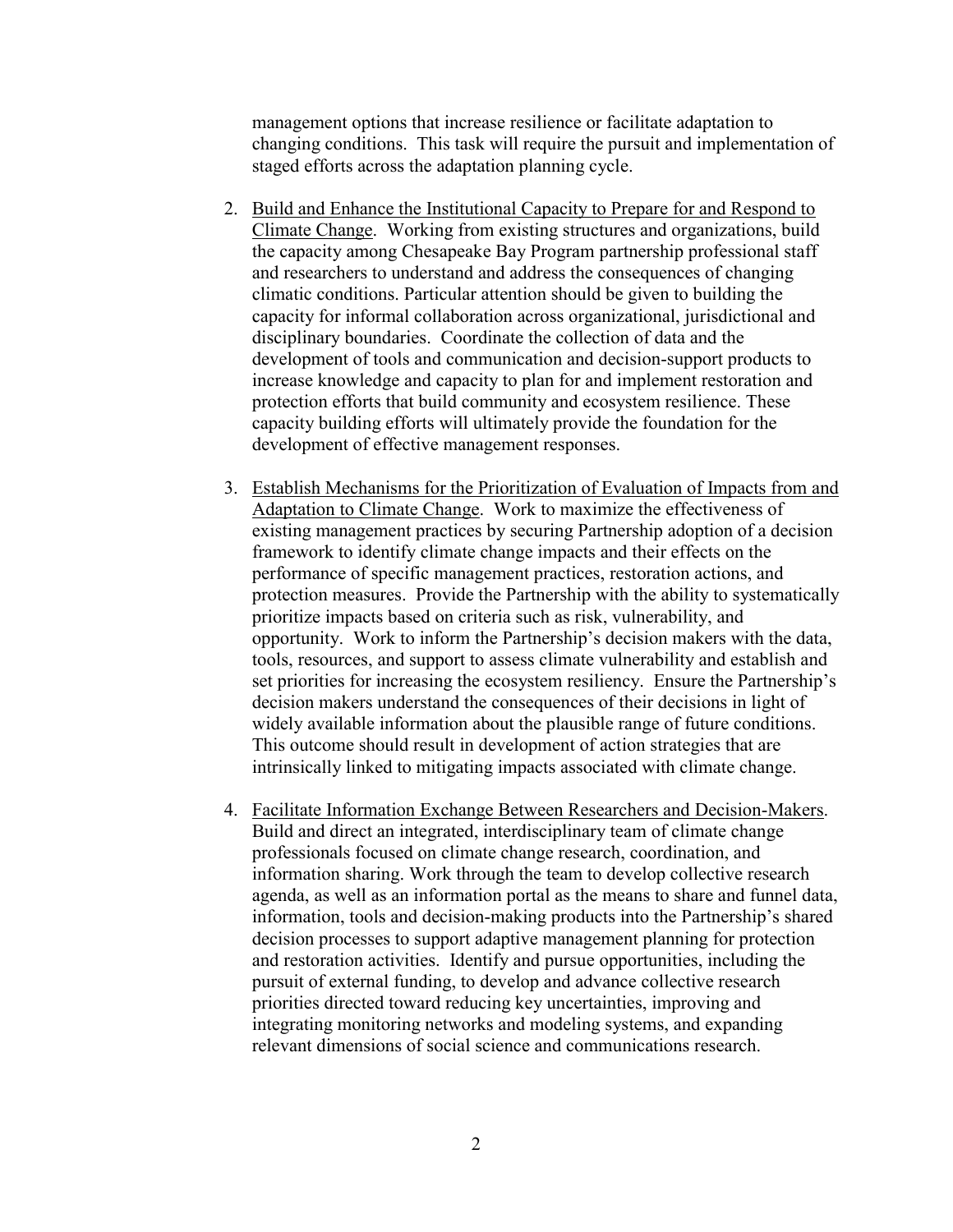- 5. Serve as the Chesapeake Bay Program Partnership Climate Change Liaison. Develop and foster a strong working relationship with researchers, policy makers, resource managers, academia and officials of other federal, state, regional and local agencies. Represent the Partnership on various task forces, panels, committees (e.g., Chesapeake Bay Sentinel Site Cooperative), and initiatives (e.g., Climate Change Communications Consortium) related to climate change. Represent the Partnership's position and/or explain policies and programs to public interest groups. Pursue, foster and engage in collaborative partnerships with managers and officials of other federal, state, regional and local agencies to advance and promote the Partnerships' climate change resiliency objectives.
- B. Responsibilities of EPA. Under this Agreement, EPA will:
	- 1. Team up with the NOAA supervisor to conduct a performance interview every six months (mid-year and end-of-year) and issue a report, in a format agreeable to both parties, detailing the project activities pursuant to this Agreement.
	- 2. Work with NOAA to identify opportunities for updating/amending the statement of work as necessary to maximize benefits of this Agreement in outyears.
- C. Location of Services. The Coordinator shall maintain office space at EPA's Chesapeake Bay Program Office in Annapolis, Maryland. EPA shall provide all necessary access to phone, computers, printers, copiers, and other office related equipment and materials necessary to carry out the responsibilities outlined in this Agreement.
- D. Supervision. Line supervision for the Coordinator position will be provided by the NOAA Chesapeake Bay Office's Deputy Director. Job performance criteria will be jointly determined by consultation among the Coordinator and the Project Officers for EPA and NOAA. Performance evaluation will be conducted by NOAA with input from EPA as appropriate.
- E. Financial Records/Audits. NOAA shall retain a copy of all records, documents, and other evidence pertaining to costs, direct and indirect, equipment, supplies, and other items for the position in accordance to this Agreement. EPA may request copies of the records at any time.

#### III. DELIVERABLES

The coordinator will submit a joint semi-annual performance report on the status of the work laid out above. This shall be due to the EPA Project Officer within 30 days after the end of each six month period and can be used to track accomplishment of tasks. A copy will be provided to the NOAA Line Supervisor.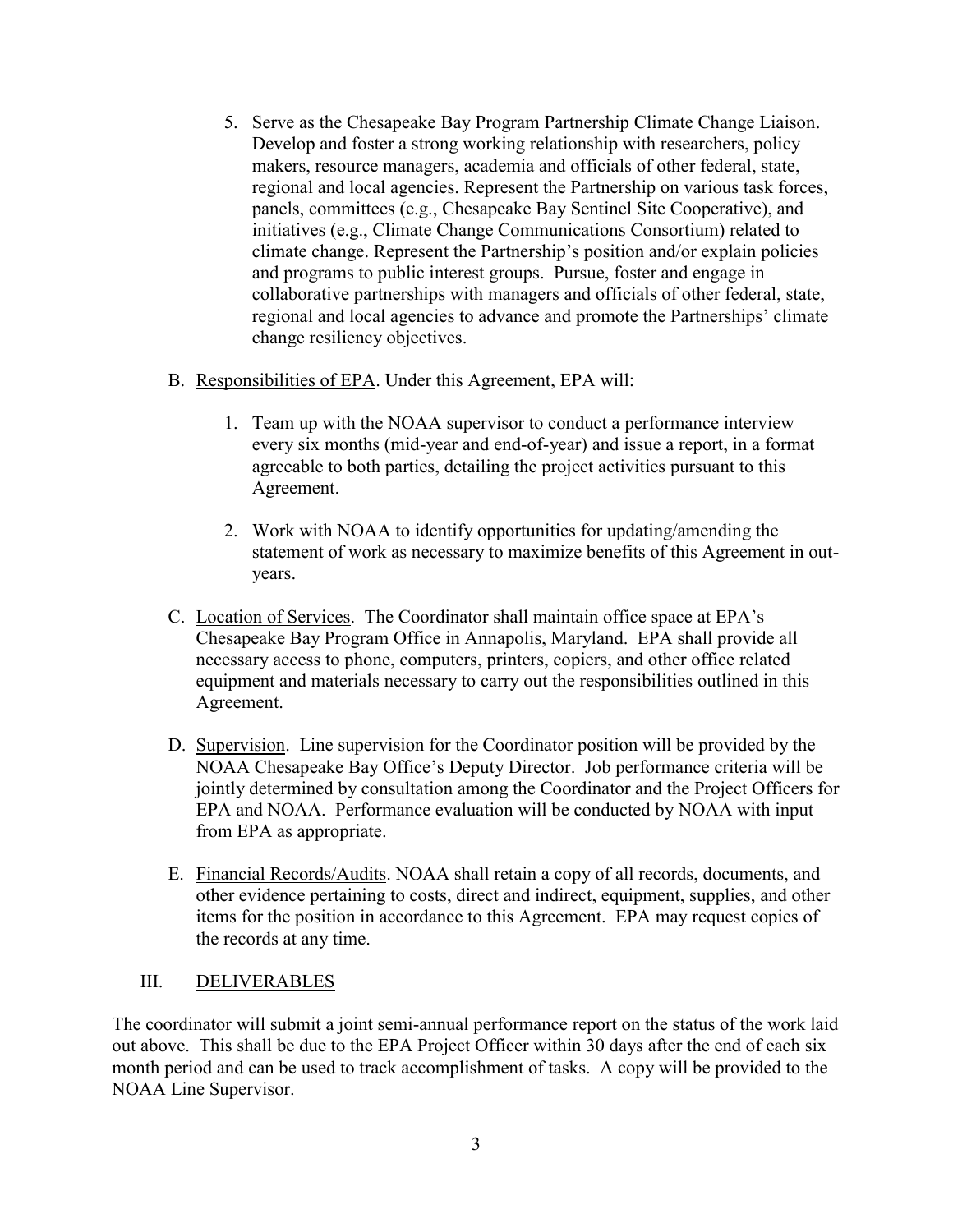# IV. DURATION OF AGREEMENT AND MODIFICATIONS

This Agreement will be effective for five (5) years from signature date of both parties. The Agreement may be amended, extended, or terminated at any time by mutual consent of the parties hereto (project officers or signatory parties), or may be terminated by either party by giving 60 days written notice to the other party.

| V | <b>BUDGET</b>          |              |
|---|------------------------|--------------|
|   | Personnel              | \$93,000.00  |
|   | <b>Fringe Benefits</b> | 28,000.00    |
|   | Travel                 | 3,000.00     |
|   | NOAA In-kind Match*    | \$40,000.00  |
|   | <b>TOTAL TRANSFER</b>  | \$124,000.00 |

\* NOAA in-kind matching funds are based on parts of the salary of two NOAA employees whose work will directly support the 2014 Chesapeake Bay Watershed Agreement's climate resiliency outcomes and the work of this coordinator position.

### VI. FINANCIAL ADMINISTRATION

- A. Transfer of funds is contingent upon the approval of the EPA for the Statement of Work for tasks submitted pursuant to Section IIA.1 of this Agreement. Specific estimates of cost, to include salary and benefits, will be mutually agreed upon by both parties.
- B. Payment: This Agreement shall serve as the mechanism for the EPA to transfer \$124,000.00 to NOAA. EPA shall transfer these funds to NOAA upon execution of this Agreement and pursuant to the Scope of Work.

# VII. PROJECT OFFICERS

Project Officers for administering this agreement, including the receiving and reviewing of reports and the handling of termination notices, are:

For NOAA: Bruce Vogt Acting Deputy Director NOAA Chesapeake Bay Office Annapolis, MD 21403

For EPA: Gary Shenk Integrated Analysis Coordinator U.S. Environmental Protection Agency